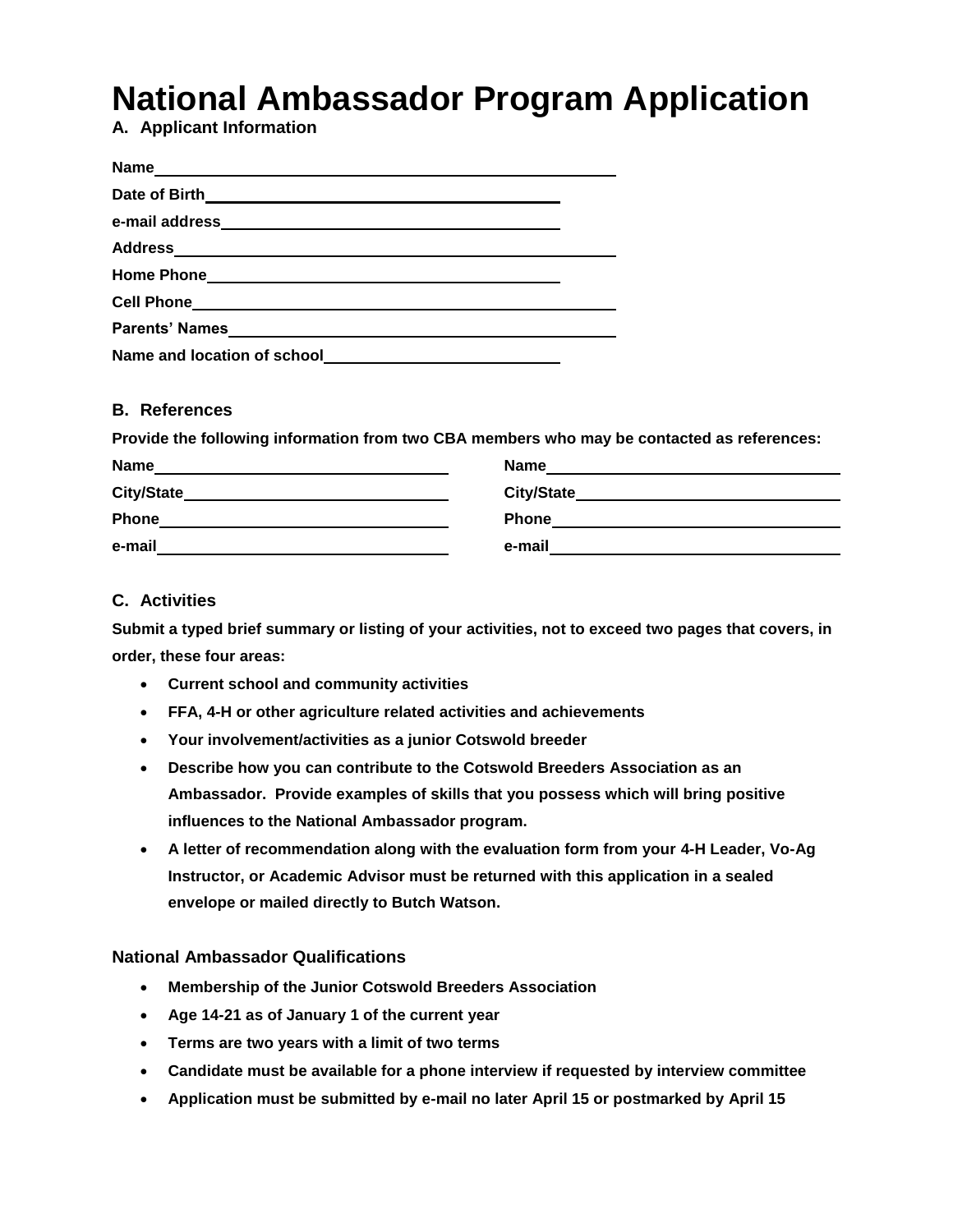#### **E. Responsibilities**

- **Be able to check e-mail and respond in a timely fashion to the ambassador team**
- **Ambassadors must plan their travel responsibilities so that there are at least two ambassadors present at each national event (i.e. NAILE, All-American, National Jr. Show).**
- **Minimum travel requirement is to represent the JCBA at one national event (NAILE, All-American, or National Jr. Show) and two events in your region (for example: state fairs, state or regional preview shows, sheep festivals, or events deemed by the CBA).**
- **With the help of fellow ambassadors, strive to develop communication skills. Possible ways in which to do this are to prepare visual displays, plan and lead youth activities, write articles for regional or livestock publications, submit photos, or network with junior members.**
- **Complete projects and serve in roles agreed upon by the ambassador team and JCBA officers.**
- **F. Code of Conduct**
	- **Be dedicated and committed to the JCBA and the programs and policies**
	- **Serve as a member of the team, always maintain a cooperative attitude**
	- **Maintain proper dress and good grooming for all occasions**
	- **Forego use of alcohol, tobacco, and illegal substances at all times during any JCBA, CBA, or industry related events.**

**I have completed parts A, B. and C of application. My parent/guardian and I have read parts D through F and understand that an ambassador may be removed from service for violating the Code of Conduct.**

| <b>Print applicants name</b>     |      |
|----------------------------------|------|
| <b>Applicants signature</b>      | Date |
| <b>Parent/Guardian signature</b> | Date |

**Send application to: Ambassador Application ATTN: Jonathan Short 98 Sweetman Road Ballston Spa, NY 12020 hill.short@gmail.com**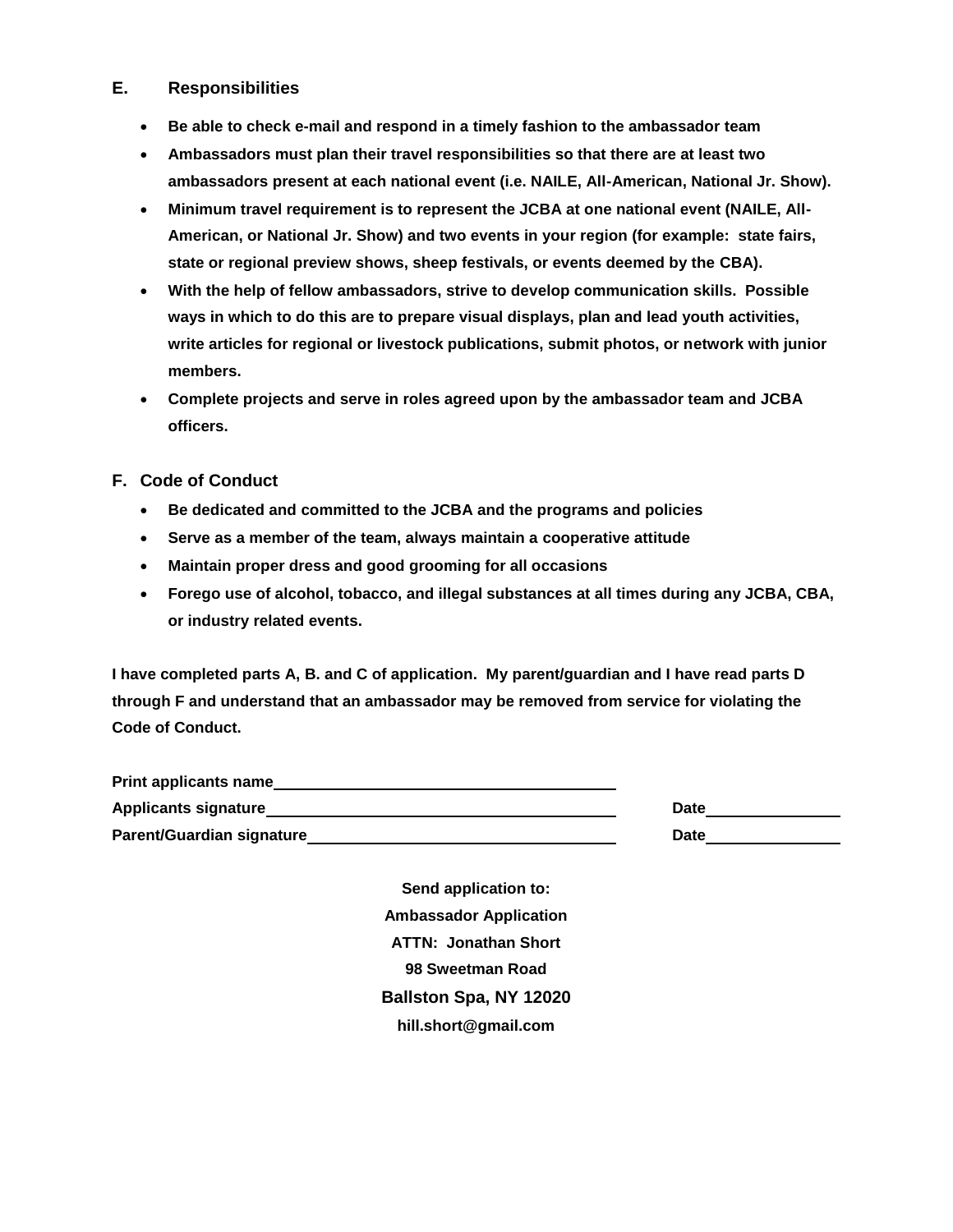**Final application will consist of no more than 4 pages: Parts A & B completed in space provided (forms may be photocopied to), part C typed on a separate sheet, and page with signatures (Part F). For electronic submission, submit Word or PDF files for Parts A, B, and C. Signature page may be scanned after signing and then sent as a JPEG or PDF file.**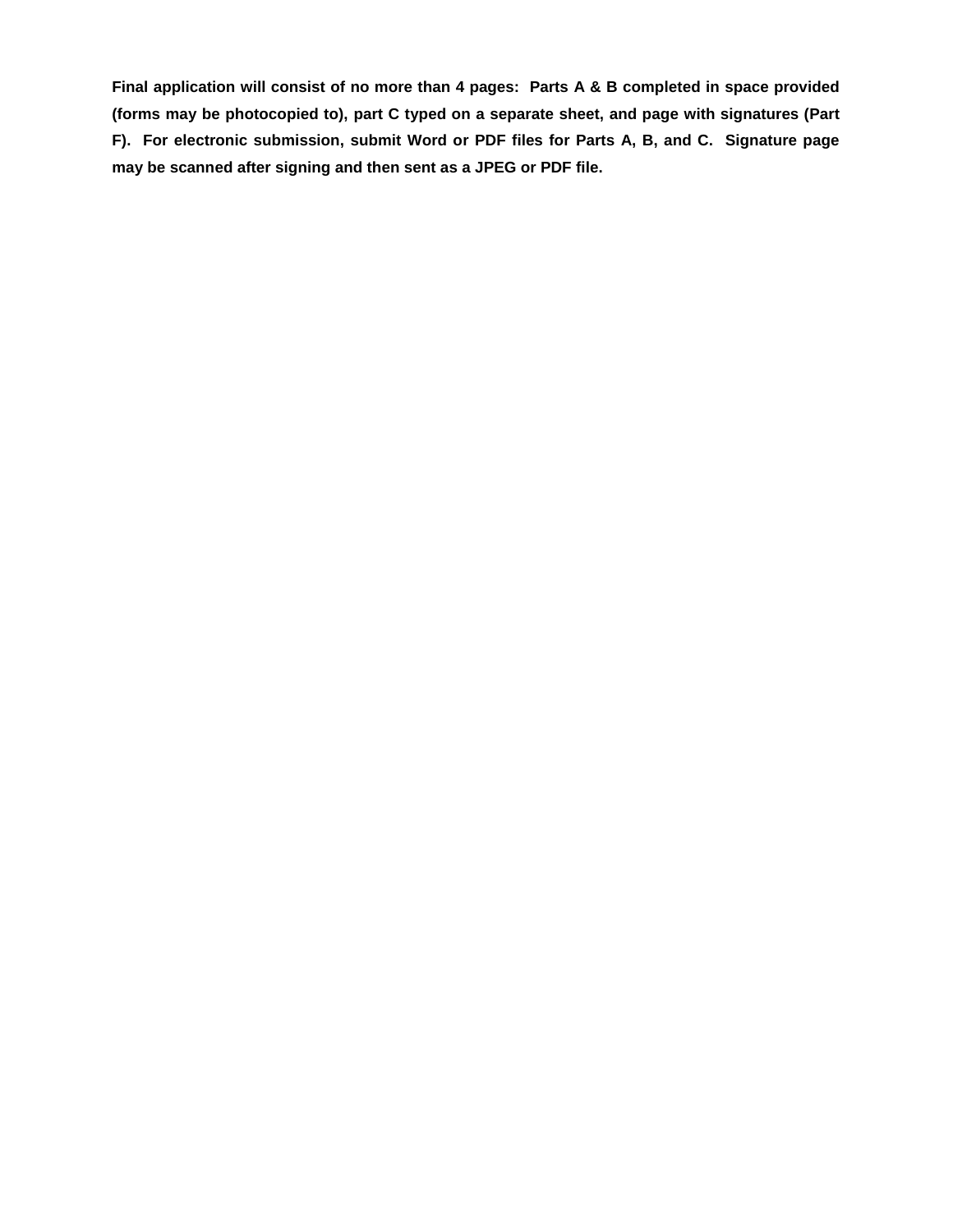

## **COTSWOLD BREEDERS ASSOCIATION**

## **Recommendation Form for the JCBA National Ambassador Program**

#### **To the Applicant:**

Fill in the information below and give to your evaluator (must be a 4-H Extension Personnel, Agricultural Education Personnel, or academic advisor). In addition to the form, the evaluator must also include a separate letter of recommendation. All materials are to be submitted in a sealed envelope.

Applicant name (please print): e-mail address:

### **Waiver of Access**

I have requested that this recommendation be submitted for use in the *Junior Cotswold Breeders Association National Ambassador Program*. In accordance with the *Family Education Rights and Privacy Act of 1974*, students are entitled to review their records, including letters of recommendation. However, those writing recommendations and those assessing recommendations may attach more significance to them if it is known that the recommendations will remain confidential. It is your choice to waive your right to access these recommendations or to decline to do so. Please mark the appropriate phrase below, indicating your choices, and sign your name.

I waive my rights to review this recommendation, which shall therefore be considered confidential

I do *not* waive my right to review this recommendation

Signature of Applicant Date

### **Note to Evaluator and Applicant:**

If the applicant has agreed to this waiver, we will preserve the strict confidentiality of this document that will be made available only to the members of the JCBA National Ambassador Program Committee and other appropriate staff members. If the applicant has not agreed to this waiver, the recommendation will be made available to the applicant upon request.

**Questions? Please contact:**

JCBA National Ambassador Program Butch Watson 7787 SW Regional Airport Blvd. Bentonville, AR 72713 479-644-1930 [barlquarterhorses@gmail.com](mailto:barlquarterhorses@gmail.com) cotswoldbreeders association@gmail.com